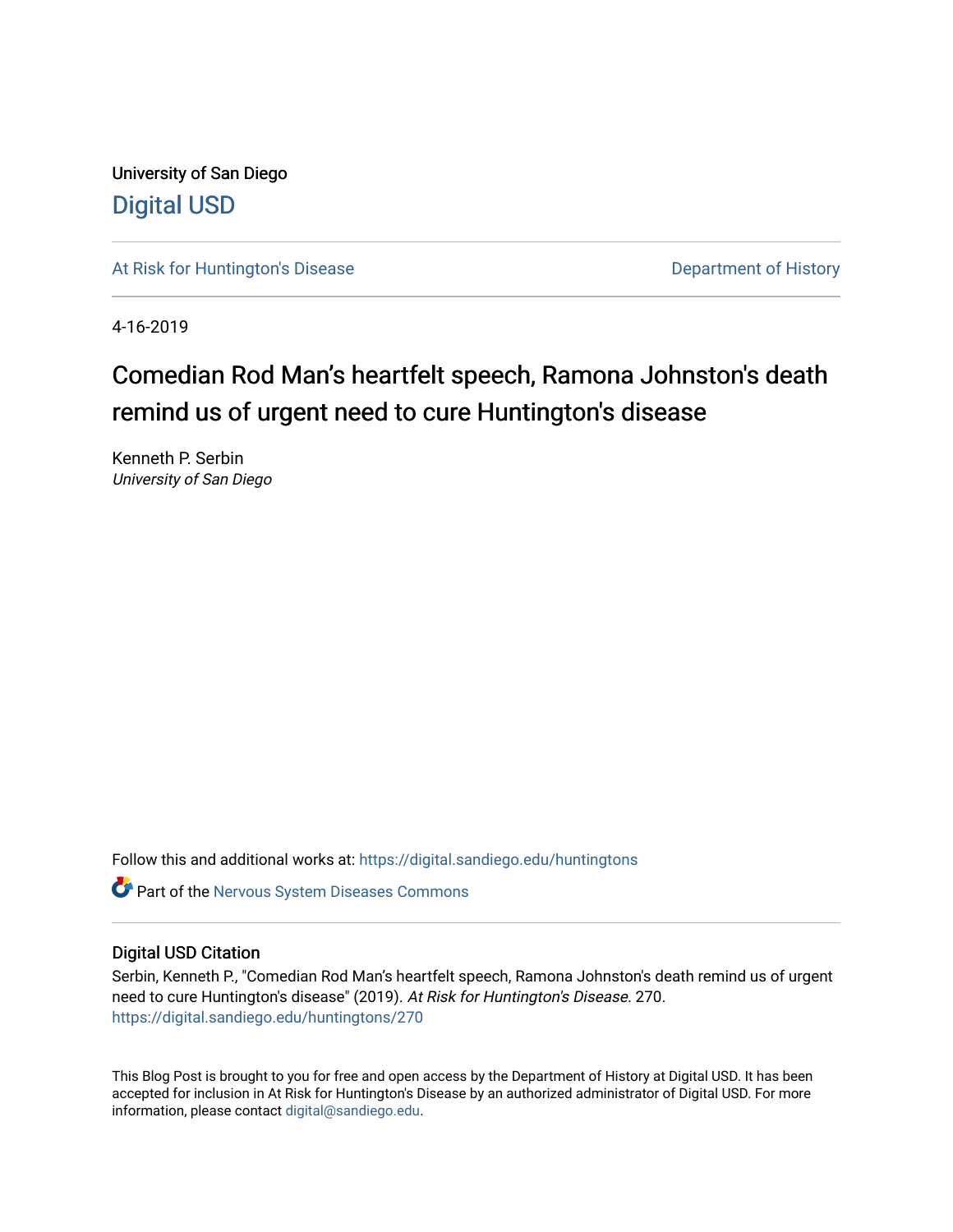#### More **[Create Blog](https://www.blogger.com/home#create) [Sign In](https://www.blogger.com/)**

# [At Risk for Huntington's Disease](http://curehd.blogspot.com/)

*HD is a genetically caused brain disorder that causes uncontrollable bodily movements and robs people's ability to walk, talk, eat, and think. The final result is a slow, ugly death. Children of parents with HD have a 50-50 chance of inheriting the disease. There is no cure or treatment.*

### Blog Archive

- $\blacktriangleright$  [2021](http://curehd.blogspot.com/2021/) (12)
- $2020(16)$  $2020(16)$
- $2019(19)$  $2019(19)$
- [►](javascript:void(0)) [November](http://curehd.blogspot.com/2019/11/) (2)
- [►](javascript:void(0)) [October](http://curehd.blogspot.com/2019/10/) (2)
- $\blacktriangleright$  [August](http://curehd.blogspot.com/2019/08/) (2)
- $\blacktriangleright$  [July](http://curehd.blogspot.com/2019/07/) (1)
- $\blacktriangleright$  [June](http://curehd.blogspot.com/2019/06/) (2)
- $\blacktriangleright$  [May](http://curehd.blogspot.com/2019/05/) (2)
- $\nabla$  [April](http://curehd.blogspot.com/2019/04/) (1)

[Comedian](http://curehd.blogspot.com/2019/04/comedian-rod-mans-heartfelt-speech.html) Rod Man's heartfelt speech, Ramona Johnst...

- $\blacktriangleright$  [March](http://curehd.blogspot.com/2019/03/) (3)
- $\blacktriangleright$  [February](http://curehd.blogspot.com/2019/02/) (2)
- $\blacktriangleright$  [January](http://curehd.blogspot.com/2019/01/) (2)
- $2018(16)$  $2018(16)$
- $\blacktriangleright$  [2017](http://curehd.blogspot.com/2017/) (14)
- $\blacktriangleright$  [2016](http://curehd.blogspot.com/2016/) (13)
- $\blacktriangleright$  [2015](http://curehd.blogspot.com/2015/) (24)
- $\blacktriangleright$  [2014](http://curehd.blogspot.com/2014/) (24)
- $\blacktriangleright$  [2013](http://curehd.blogspot.com/2013/) (30)
- $\blacktriangleright$  [2012](http://curehd.blogspot.com/2012/) (26)
- $\blacktriangleright$  [2011](http://curehd.blogspot.com/2011/) (33)
- $\blacktriangleright$  [2010](http://curehd.blogspot.com/2010/) (26)
- $\blacktriangleright$  [2009](http://curehd.blogspot.com/2009/) (21)
- $\blacktriangleright$  [2008](http://curehd.blogspot.com/2008/) $(7)$
- $\blacktriangleright$  [2007](http://curehd.blogspot.com/2007/) $(7)$
- $\blacktriangleright$  [2006](http://curehd.blogspot.com/2006/) (4)
- $2005(17)$  $2005(17)$

### About Me **GENE [VERITAS](https://www.blogger.com/profile/10911736205741688185)**

View my [complete](https://www.blogger.com/profile/10911736205741688185) profile

## HD Links

[Huntington's](http://www.hdsa.org/) Disease Society of America [International](http://www.huntington-assoc.com/) Huntington **Association** [Huntington's](http://hddrugworks.org/) Disease Drug **Works** 

#### TUESDAY, APRIL 16, 2019

# Comedian Rod Man's heartfelt speech, Ramona Johnston's death remind us of urgent need to cure Huntington's disease

In his raw, heartfelt speech in February about the devastation of Huntington's disease in his extended family, comedian Rod "Rod Man" Thompson reminded his audience of the HD community's urgent need for help: "We've got to find a cure. Any disease: you want to kick his ass."

On April 4, the story of yet another fallen "HD warrior" drove home how the condition often strikes in the prime of life and is ultimately fatal. That night, Ramona Johnston, the wife of longtime San Diego Chargers football team public relations director and major HD fundraiser Bill Johnston, succumbed to the disease after more than 20 years of brave struggle. Diagnosed at age 39, Ramona was just 60.

"Ramona passed away last night after fighting unbelievably hard against this horrible disease," Bill [wrote on Facebook](https://www.sandiegouniontribune.com/sports/chargers-rams/story/2019-04-05/johnston-ramona-bill-death-huntingtons-disease-chargers-padres) on April 5. "As much as I knew this day would come, it hurts so bad that my girl is gone. She's the strongest, toughest, bravest person I know. One of God's angels on earth finally has peace and is with Him in heaven."

#### **Introducing Rod Man**

HD affects not just individuals but families. To illustrate that, [as promised earlier,](http://curehd.blogspot.com/2019/03/we-can-now-fear-huntingtons-disease.html) I'm now providing a detailed report on Rob's important and moving February 25 keynote address to several hundred scientists, drug hunters, and advocates at the [14th Annual Huntington's Disease Therapeutics Conference. Sponsored by CHDI](https://chdifoundation.org/) Foundation, Inc., the event took place at the Parker Palm Springs hotel in Palm Springs, CA.

A standup comedian, [Rod Man](http://www.rodmancomedy.com/bio/) was the winner of season 8 (2014) of NBC's Last Comic Standing reality TV talent competition. He has appeared at Caesar's Palace in Las Vegas, the Apollo Theater in New York City, and the Gibson Amphitheatre in Los Angeles, where he resides. He has also appeared in film and TV roles, and hosts his own [YouTube shows.](https://www.youtube.com/channel/UCm15GBHtTi3VdpT4_SJVHig)

"That's my passion," said the performer known as Rod Man. "Tonight, we're going to set a different tone. I am Rod Thompson tonight."

A native of the small Georgia town of Villa Rica, Rod was the first African-American CHDI keynoter. His family's story underscored the fact that HD affects people of all ethnicities, as well as both sexes.

"As an African-American, I know that sometimes we don't get the information," Rob commented. "I'm here as a black man."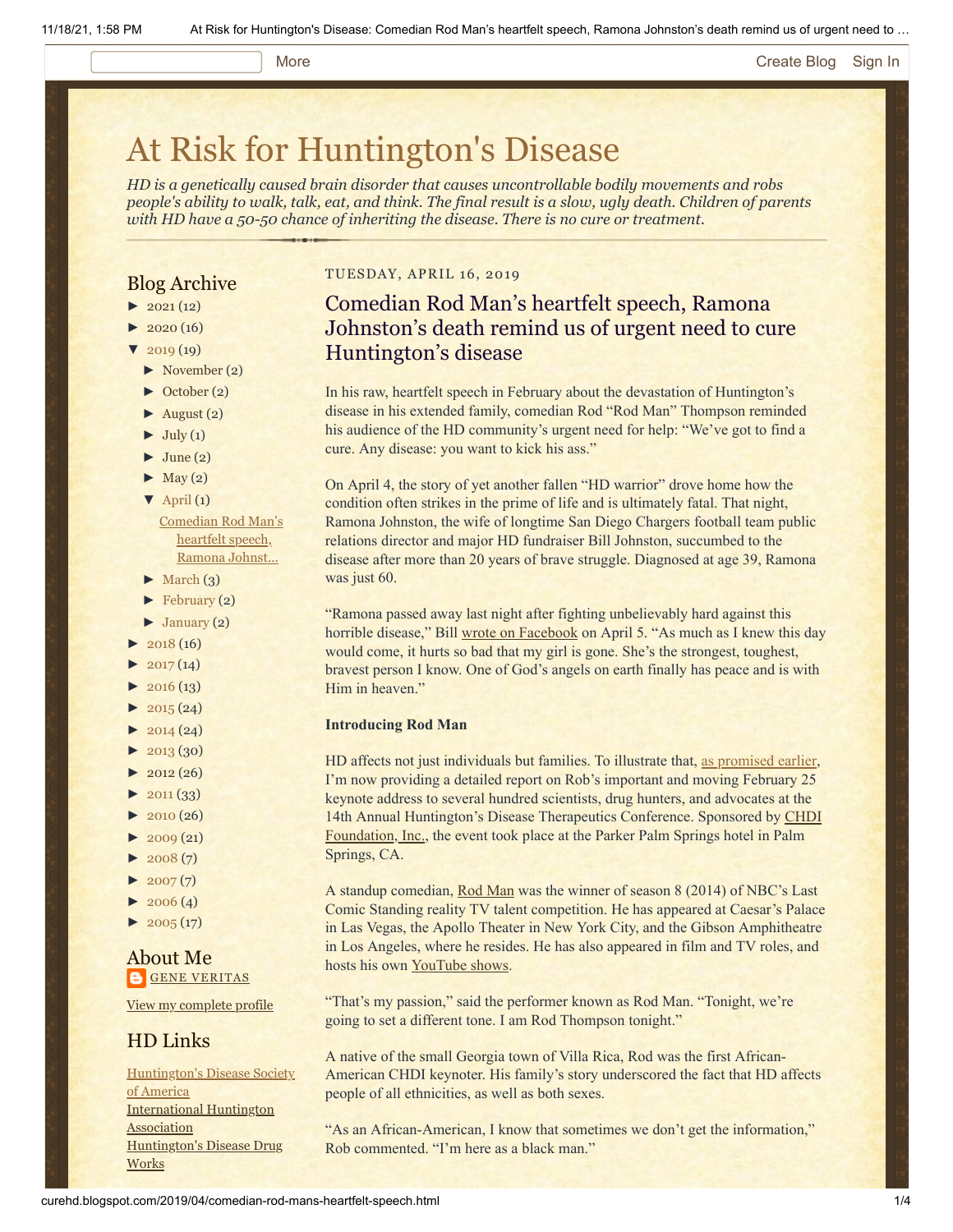#### 11/18/21, 1:58 PM At Risk for Huntington's Disease: Comedian Rod Man's heartfelt speech, Ramona Johnston's death remind us of urgent need to …

[Huntington's](http://www.hdlighthouse.org/) Disease **Lighthouse Hereditary Disease** [Foundation](http://www.hdfoundation.org/) [Huntington's](http://www.hdac.org/) Disease Advocacy Center Thomas [Cellini Huntington's](http://www.ourtchfoundation.org/) **Foundation** HDSA [Orange](http://www.hdsaoc.org/) County (CA) Affiliate HD Free with [PGD!](http://www.hdfreewithpgd.com/) [Stanford](http://www.stanford.edu/group/hopes/) HOPES Earth Source [CoQ10,](http://www.escoq10.com/) Inc.

# HD Blogs and Individuals

Chris Furbee: [Huntingtons](http://www.huntingtonsdance.org/) Dance Angela F.: Surviving [Huntington's?](http://survivinghuntingtons.blogspot.com/) Heather's [Huntington's](http://heatherdugdale.angelfire.com/) Disease Page

However, he said, he recognized that HD affects his family just as it does others. He said that he aimed to "promote conversation" and awareness about HD, no matter what a person's personal or educational background.



*Rod "Rod Man" Thompson (right) exchanges laughs with leading HD researcher Steven Hersch, M.D., Ph.D., of Voyager Therapeutics, after Rod's keynote speech (photo by Gene Veritas).*

#### **The challenges families face**

Rod titled his presentation "The Cycle: My Mother's Story." Interlacing humor with wrenching stories of HD's debilitating physical and mental impact on his 66year-old mother Shirley, Rod captured the many aspects of HD that families struggle with and doctors and scientists seek to alleviate.

His speech reflected once again how, as an inheritable disease, HD affects the extended family. His elder daughter prepared the slides for his talk. It included photos of Shirley and three aunts – all now in nursing homes – and a cousin also stricken with the disease.

Rob recalled how his maternal grandmother was initially misdiagnosed with cerebral palsy. Growing up, he was unaware of HD. "I just knew my grandmama was mean," he said, referring to HD's psychiatric and behavioral symptoms.

Before arriving in Palm Springs, Rod interviewed his sister, the primary caregiver for his mother in Villa Rica. She described details of Shirley's daily struggles with HD, as well as the constraints it imposes on her own life.

"I understand how it affects her life," Rod said. "She said, 'Yes, it's a lot to deal with."

Because of her "sacrifice" to care for Shirley, Rob's sister has for now given up her own career dreams in fashion design, Rob added. "I could see the anger build in her, because she feels like, 'If I don't, who else is going to?'"

Rod recognized that other HD families face a similar battle. "It's like having a child sometimes," he said of the inability of HD people to care for themselves and the challenges faced by caregivers.

#### **Shirley's decline**

Shirley showed symptoms before her official diagnosis in 2016, Rob explained.

"Once they told her, she broke down and cried, because she knows from her sisters and her mama what it does," he said.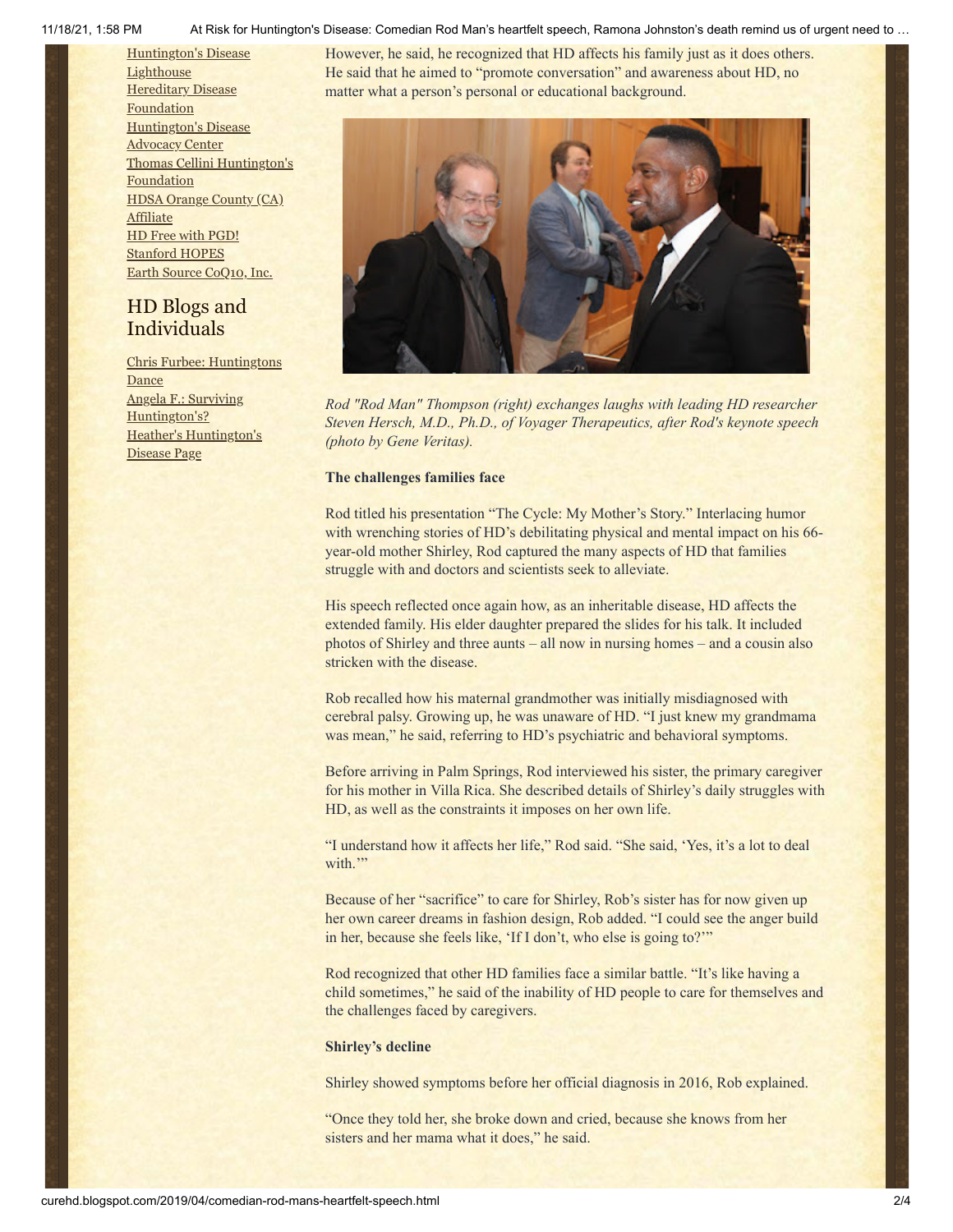11/18/21, 1:58 PM At Risk for Huntington's Disease: Comedian Rod Man's heartfelt speech, Ramona Johnston's death remind us of urgent need to …

Rod described the terrible physical, cognitive, and psychiatric decline that HD has wrought in his mother.

"I see depression and sadness about stuff that can be a misunderstanding to most people, and they'll let it go, but she still holds on to it and harbors it," Rod said.

Because of Shirley's involuntary movements, the family also keeps kitchen utensils away from her to prevent her from injuring herself or others. She can no longer walk normally.

"Now it's better for her to eat with her hands, because she's a little shaky," Rod explained. "Her body's not the same."

#### **Inspiring the scientists**

Untested, Rod and his two daughters – a college graduate and a high school student – are also at risk.

Rod and members of his extended have candid conversations about testing. However, he added, "Most people in my family are scared to get tested." That reflects the majority attitude in the HD community.

However, Rob hopes for a cure, hence his motivation to keynote the conference. "I appreciate what you guys do in your work day to day," he said. "You all do admirable work. Hopefully, by telling my story, and others like me, you'll get inspired."

Rod received a standing ovation.

You can watch Rod's address in the video below.



# **Comedian Rod "Rod Man" [Thompson keynotes Huntington's](https://vimeo.com/320151741?embedded=true&source=video_title&owner=6019843) disease research conference**

from **[Gene Veritas](https://vimeo.com/user6019843?embedded=true&source=owner_name&owner=6019843)**

54:45

#### **Celebrating Ramona's life**

Ramona died at Edgemoor Hospital in Santee, CA. The highly regarded public long-term care facility has cared for dozens of HD patients over the last few decades.

In early 2017, when the Chargers announced their move to Los Angeles, Bill made a gutsy, loving decision: after 38 years with the team, he quit so that